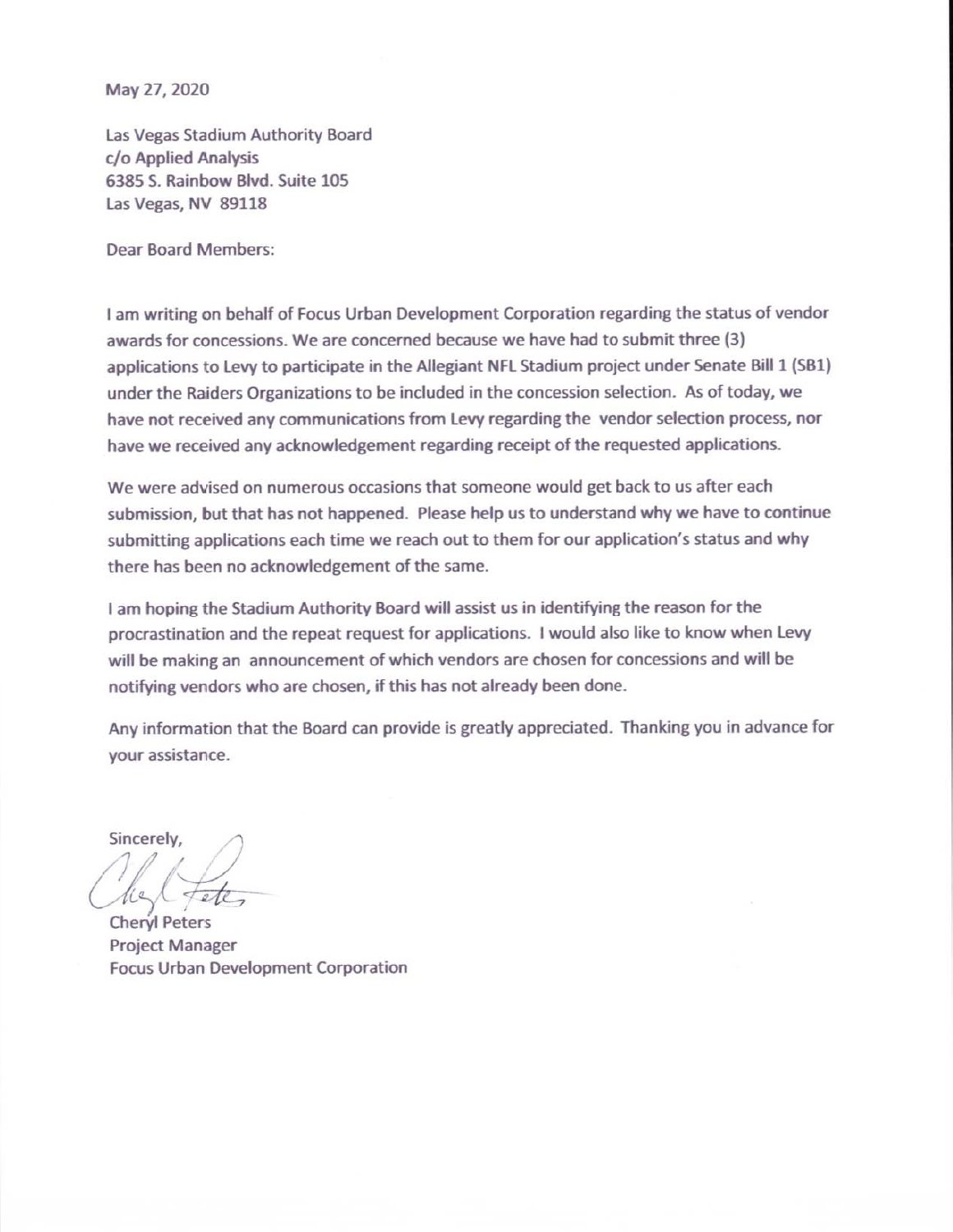## **Brian Haynes**

| From:                  | Elijah Johnson <elijah.johnson@mftmeatcompany.com></elijah.johnson@mftmeatcompany.com> |
|------------------------|----------------------------------------------------------------------------------------|
| Sent:                  | Tuesday, July 14, 2020 6:00 PM                                                         |
| To:                    | <b>Brian Haynes</b>                                                                    |
| Subject:               | Public comments re Minority inclusion concession operations                            |
| <b>Follow Up Flag:</b> | Follow up                                                                              |
| <b>Flag Status:</b>    | Flagged                                                                                |

Hello. I have a question I would like to be addressed during public commentary. This question piggybacks a prior public comment regarding levy inclusion and or exclusion of African American food vendors in the stadium operations. From what I can ascertain from the public records and the questions posed by Cheryl Peters I am doubtful that any African American food vendors from the Las Vegas community have been included in concession operations in allegiant stadium. The entire bidding process has been mysterious to say the least. During our demo we were the only African American company present and we are also only given the opportunity to fit into the lowest quality booth. I acknowledge that this could be a issue of perception on our part but a more transparent process or data would ease our suspicions. In light of the recent social awakening it is hard to imagine that the stadium wouldn't have a single qualified African American vendor from the community.

Thanks for your time

Elijah Johnson, MD, CEO My Favorite Things Meat Company (702)334‐0145 elijah.johnson@mftmeatcompany.com www.itssovegas.com